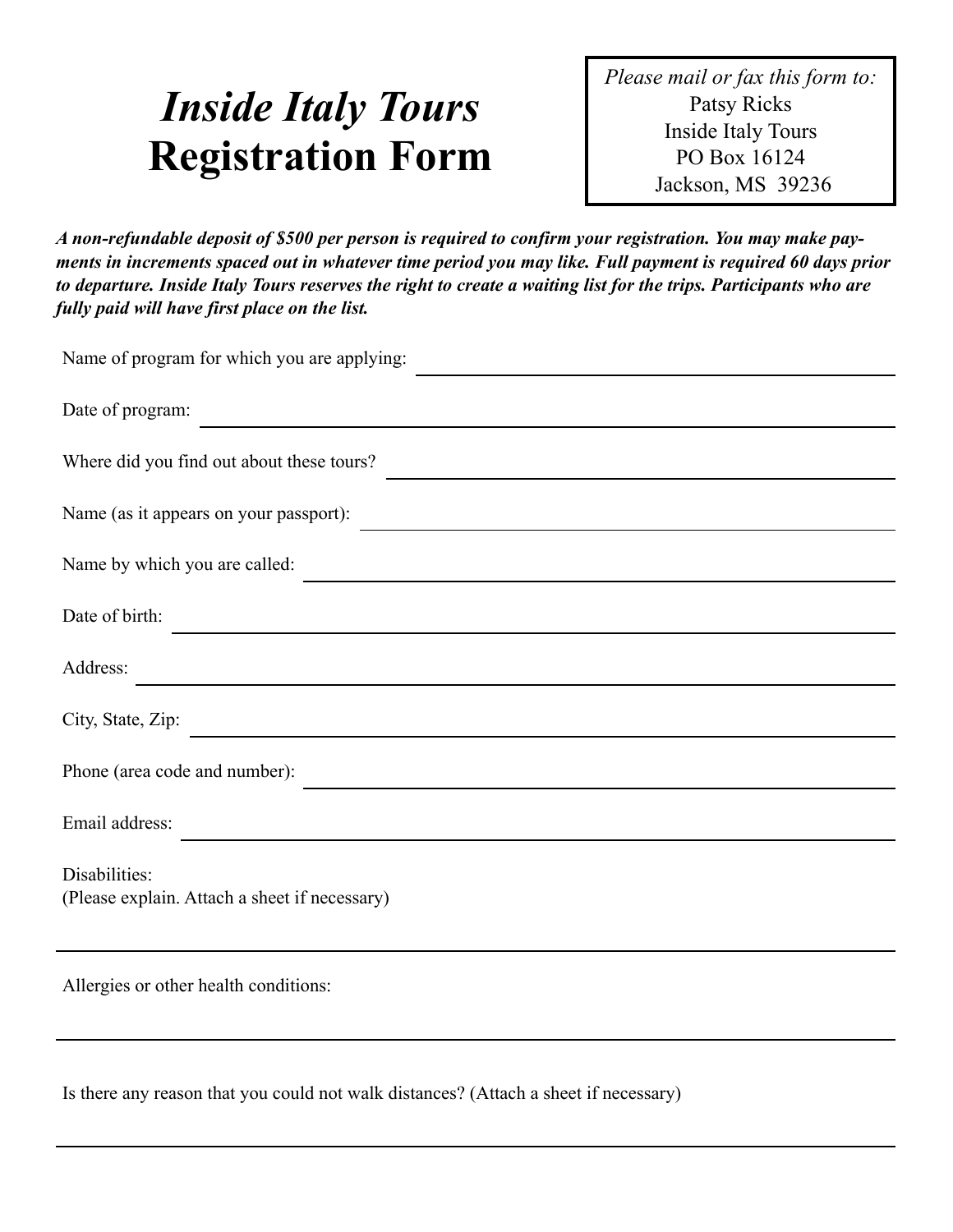Do you have or will you have a passport valid for at least six months after the tour (required by US law):

### *I have read and agree to the terms and conditions as they appear in this document.*

### **Signature:**

I fully understand that going on this trip is voluntary.

I am fully aware of the inherent dangers related to making such trip and of the basic safety rules for participation in spending time in Italy. I fully understand and unconditionally agree that Inside Italy Tours (Inside Italy, Inc) and its owner/operator, employees, agents, representatives, and assigns therefore accept no responsibility and liability nor any other participant may be held liable in any way to me or my family, heirs, or assigns for any occurrence in connection with this trip which may result in financial or other loss, accident, injury, death, or other damages (including but not limited to those which may occur as a result of travel delays, acts of terrorism, or acts of nature). I hereby personally assume all risks that I may incur in connection with such trip, and I further release Inside Italy Tours (Inside Italy, Inc.) and its owner/opera- tor, employees, agents, representatives, and assigns for any injury or damage which may befall me while participating in traveling to Italy and returning from said trip as well as all activities entered into during the time in Italy, including all risks connected therewith, whether foreseen or unforeseen; and further to save and hold harmless Inside Italy Tours (Inside Italy, Inc.) and its owner/operator, employees, agents, representatives, and assigns from any claim by myself or by my family, estate, heirs, or assigns, arising out of my travel and participation in the trip to Italy.

I further represent and state that I understand the terms herein are contractual and not a mere recital; and that I have signed this release of my own free act.

I have fully informed myself of the contents of this release and the Terms and Conditions form by reading them before I signed this sheet. I assume complete responsibility for my physical fitness for participation in this trip.

## **In witness whereof, I have executed this release on,**

**Date:**

**Signature of Participant:** 

A non-refundable deposit of \$500 per person is required to confirm your registration. You may make payments in increments spaced out in whatever time period you may like. Full payment is required 60 days prior to departure. Inside Italy Tours reserves the right to create a waiting list for the trips. Participants who are fully paid will have first place on the list.

Checks should be written to Inside Italy and mailed to Patsy Ricks — PO Box 16124, Jackson, MS 39236. Include the Registration Form.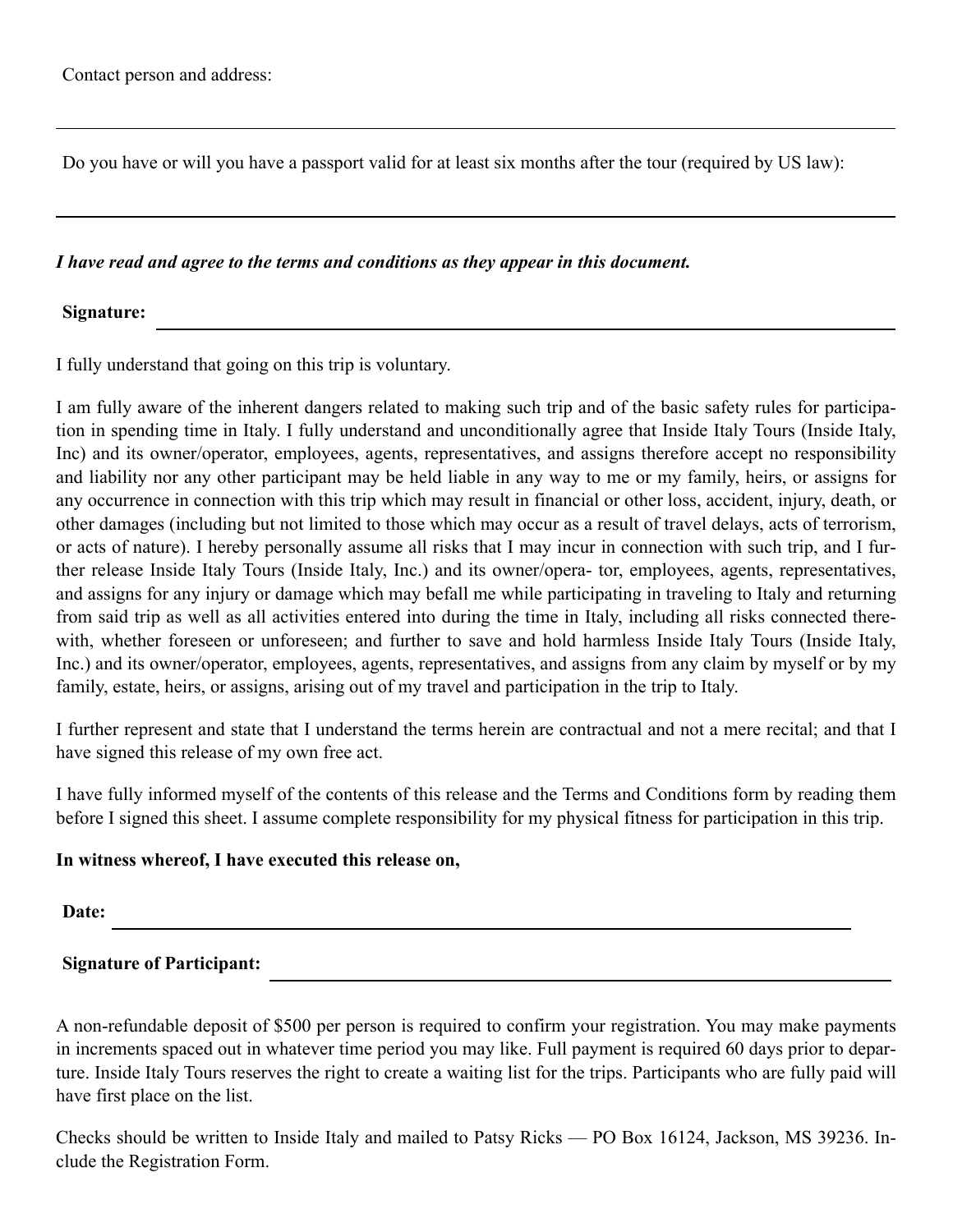# *Inside Italy Tours*  **Terms and Conditions**

Please read these conditions carefully because your reservation and payment for a program/tour constitute acceptance of the conditions.

# **Inside Italy Tours Eligibility**

Inside Italy Tours travelers will expect to walk to many sites and to use public transportation at times.

# **Travel Protection**

Inside Italy Tours encourages all travelers to purchase travel protection, to help protect its participants from unexpected circumstances. Inside Italy Tours can suggest an independent agent for Travel Protection, if requested by the client.

## **Passports**

A valid passport is required for trips outside the United States. The passport must be valid for 6 months after the ending date of the trip.

# **Reservations and Deposits**

Your deposit must accompany your registration form. Balance of payment is due not later than 60 days before departure and should be paid by check. If the balance is not paid 60 days before departure, we must consider this inaction as a cancellation and cancellation charges may apply. The balance may be paid by check, but note that payment will not be considered as received until funds are cleared.

Until Inside Italy Tours has received the correct deposit amount and has sent you an invoice that confirms our acceptance of the booking, no contract exists between you and Inside Italy Tours.

Reservations on programs are confirmed strictly in accordance with receipt of a completed registration form and deposit. As some people who request bookings on tours do not ultimately go on the tour, Inside Italy Tours reserves the

right to issue more reservations than spaces available. In order to avoid disappointments we encourage early registration and payment in full. In the event that the program is full, your deposit will be refunded in full.

# **Singles**

A single supplement is required of those requesting a single room; however you may choose to share a room with another single to avoid the supplement.

# **Items Included in Tour Cost**

Individual programs vary and the information for each tour will clearly state what the price includes, but in general the price of each tour includes transportation (excluding taxi costs), hotels, museum and site fees, breakfasts, and on some programs a few meals. Not included are air transportation, most meals, and individual transportation such as the choice of using a taxi. If an individual chooses not to participate in some part of the tour, the cost for activity cannot be refunded. (For example, if a participant chooses not to see a museum, he/she should not expect to be refunded for the price of the ticket).

## **Late Bookings**

If additional space exists on a tour, late registrations will be accepted but must include full payment.

# **Tour Cancellation Policy**

Inside Italy Tours are designed for small groups of eight to ten people. If there are fewer than eight registrations, Inside Italy Tours reserves the right to cancel the tour. In the case of cancellation by the company, all payments will be refunded including the down payment.

## **If You Cancel Your Booking**

The following charges will be applied by Inside Italy Tours and may be deducted from any refund of money if you cancel your booking, together with any suppliers' fees and any irrecoverable costs borne by Inside Italy Tours. YOUR DEPOSIT IS